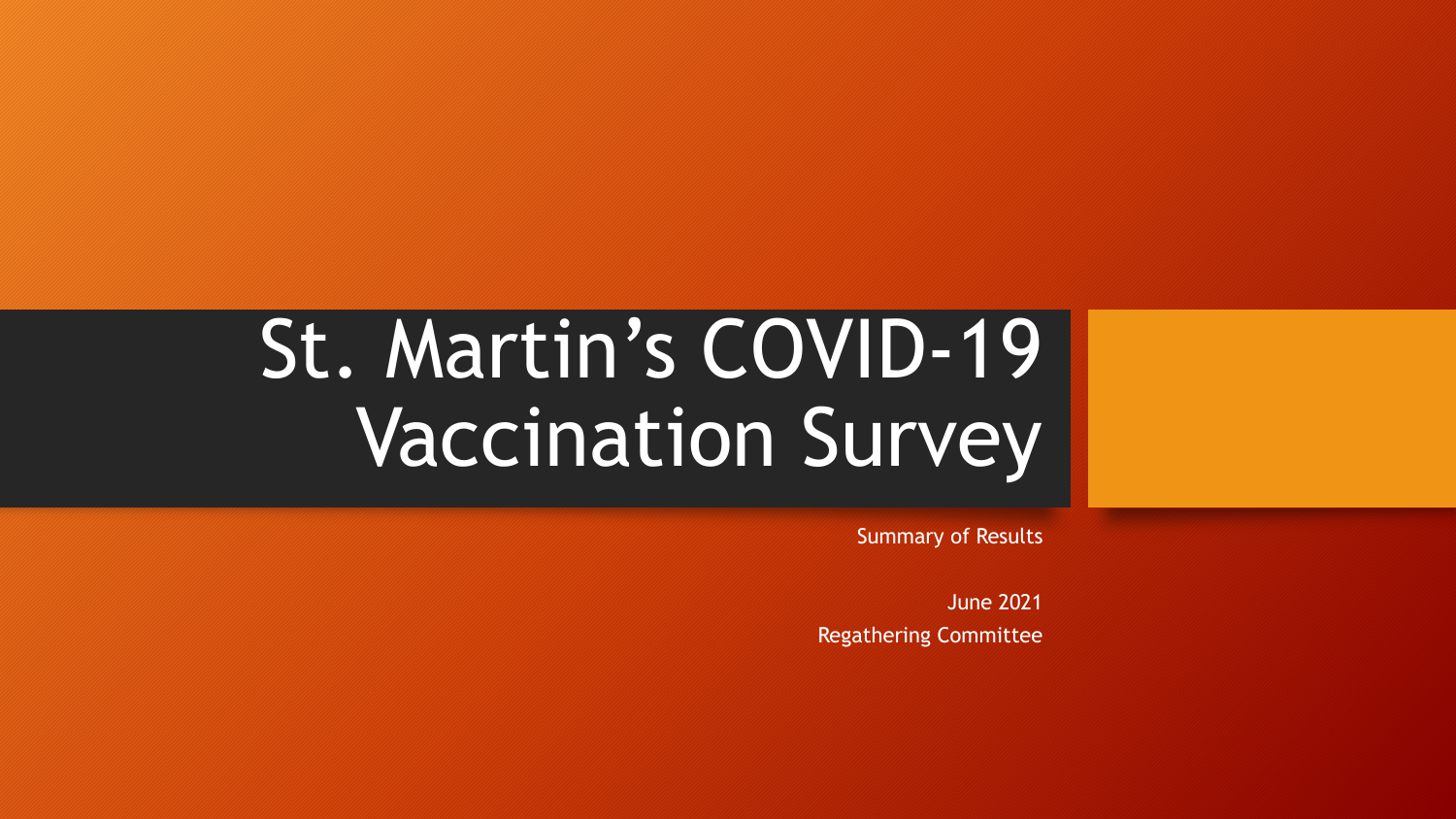### Have you been vaccinated? (Check one.)

#### 61 responses



Yes, but have received only the first shot.

ℚ

- Yes, fully vaccinated. No, but I'm registered. No, and I'm not registered.
- I'd rather not say.

If you answered "no" to the previous question, would you like help from the Vaccine Assistance Ministry in getting resources to assist you in being vaccinated?

61 responses

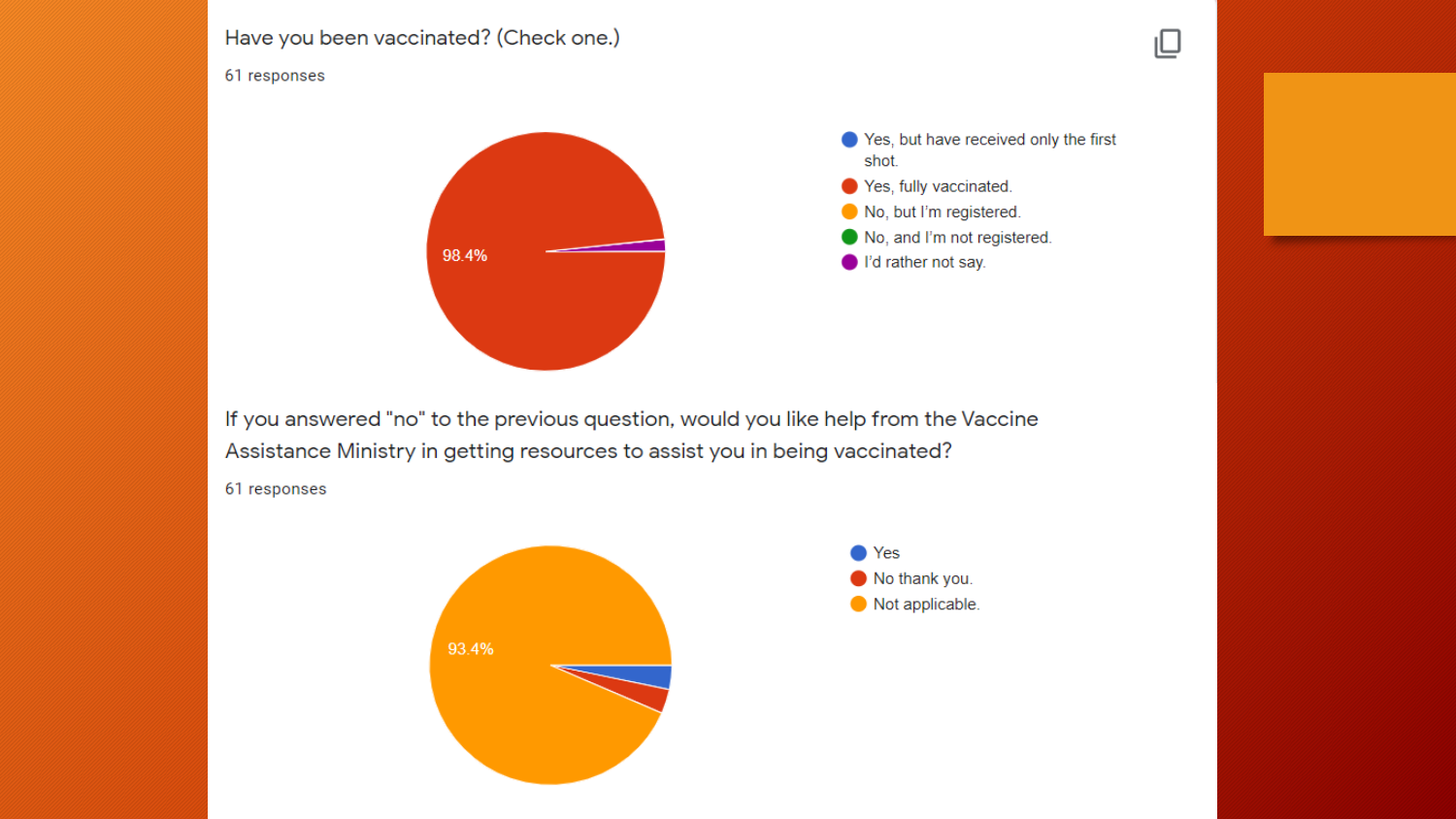Are you interested in assisting other parish members in accessing information to find vaccination resources?

#### 61 responses



How would you rank your comfort returning to in-person worship?

61 responses



Low: I'm just not ready yet.

- Medium: I'm getting there but still have doubts.
- High: I'm very comfortable coming back.